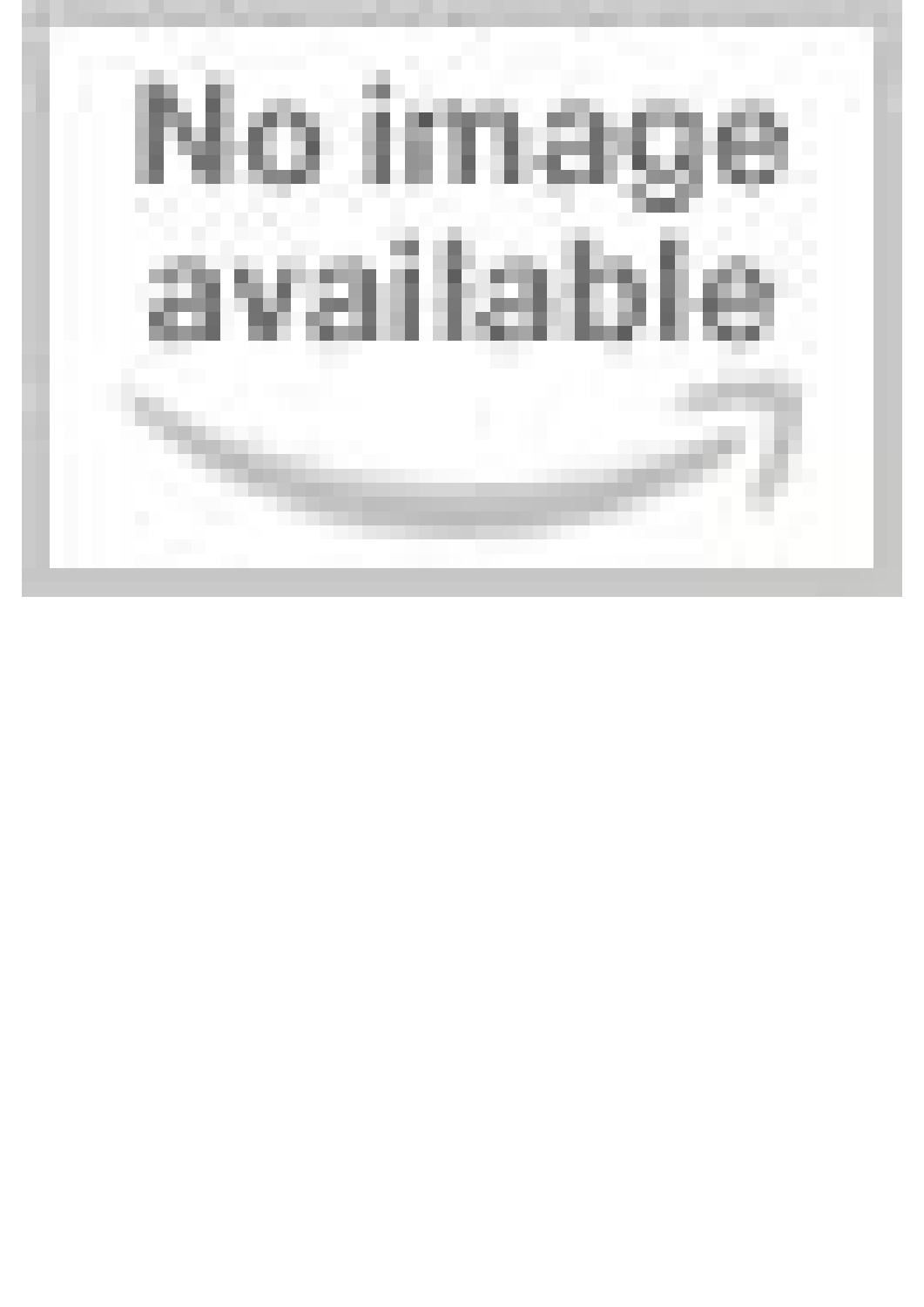*N. Weinstein*

**Decentralized Stormwater Controls for Urban Retrofit and Combined Sewer Overflow Reduction (Werf Report)**

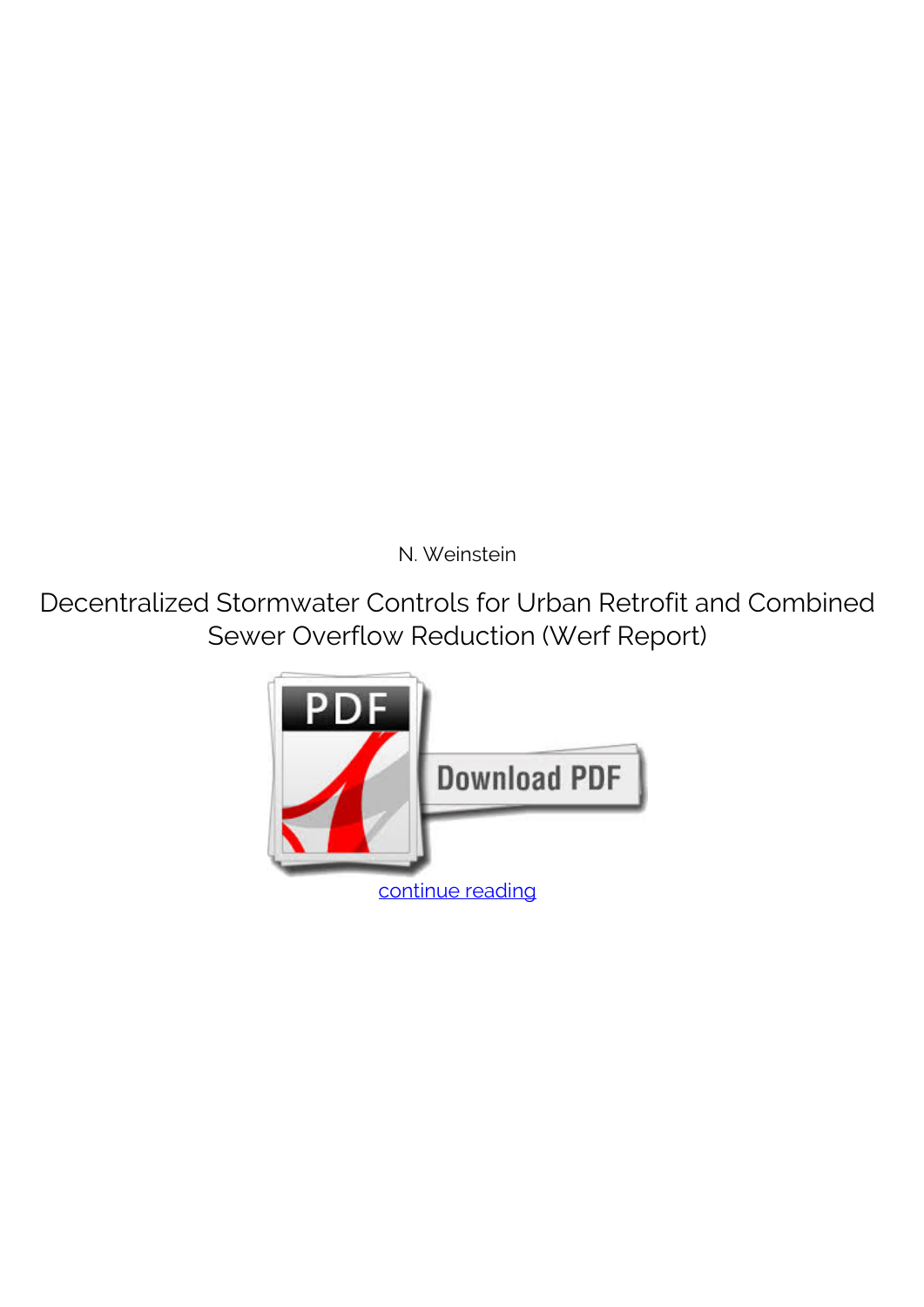Decentralized stormwater controls give a significant and promising alternative strategy to limit the number of overflows from mixed sewer systems. The comprehensive benefits gained from decentralized settings, in addition to stormwater volume reductions, are also shown. The results of the research provide a framework for communities to begin with implementing decentralized settings as a component of a combined sewer inflow decrease program. The technical considerations and perceived impediments of urban retrofits are analyzed and a methodology for modeling effectiveness is outlined. This study evaluates the functional procedures employed by decentralized settings and possible ways of quantifying stormwater retention and detention mechanisms. Pilot installations and modeling are demonstrating significant reductions in runoff volumes particularly when directed at problematic catchment regions of the collection system. Analytical assessments of categorical settings are provided to aid in the selection of appropriate decentralized techniques and strategies.



[continue reading](http://bit.ly/2Tge8Fv)